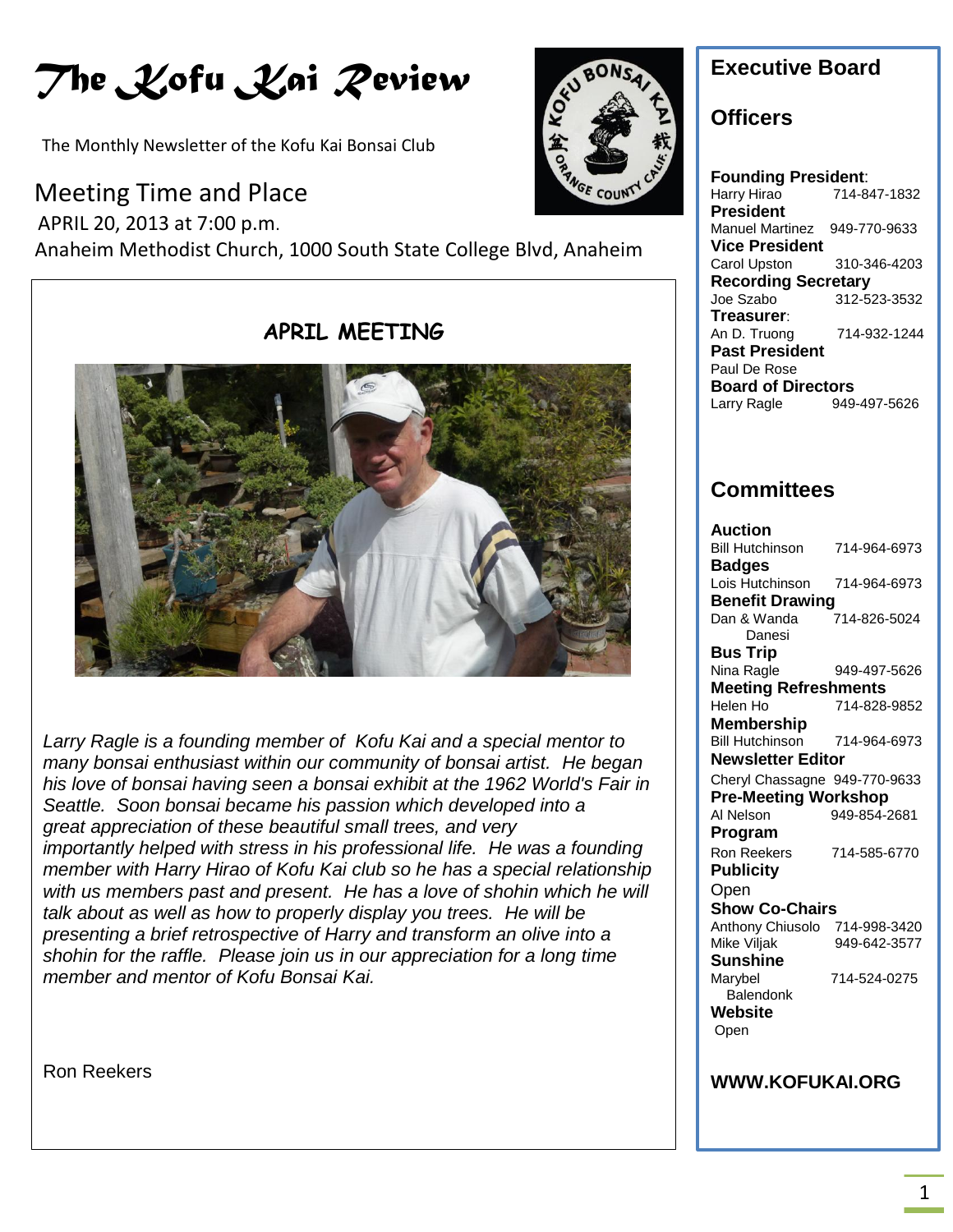# **March Meeting**



### **The Science of Bonsai**: by Ryan Nichols

### **Notes for Roots Presentation**

- Root tip anatomy:
	- water and nutrient uptake.
	- the fine feeder roots.
- -
	- $85^{\circ}F$ )
- Repotting vs. transplanting
	- Should only be done at the right time of year and under the right set of conditions (mild weather).



- o Transplanting involves moving a plant from one location/pot to another with little to not root disturbance or root pruning. Can be done carefully any time of year.
- Why repot? 4 main reasons
	- o Increase soil porosity/maintain good drainage
	- o Increase plant vigor
	- o Replace structural roots with feeder roots
	- o Change planting angle
- When to repot?
	- o Spring is best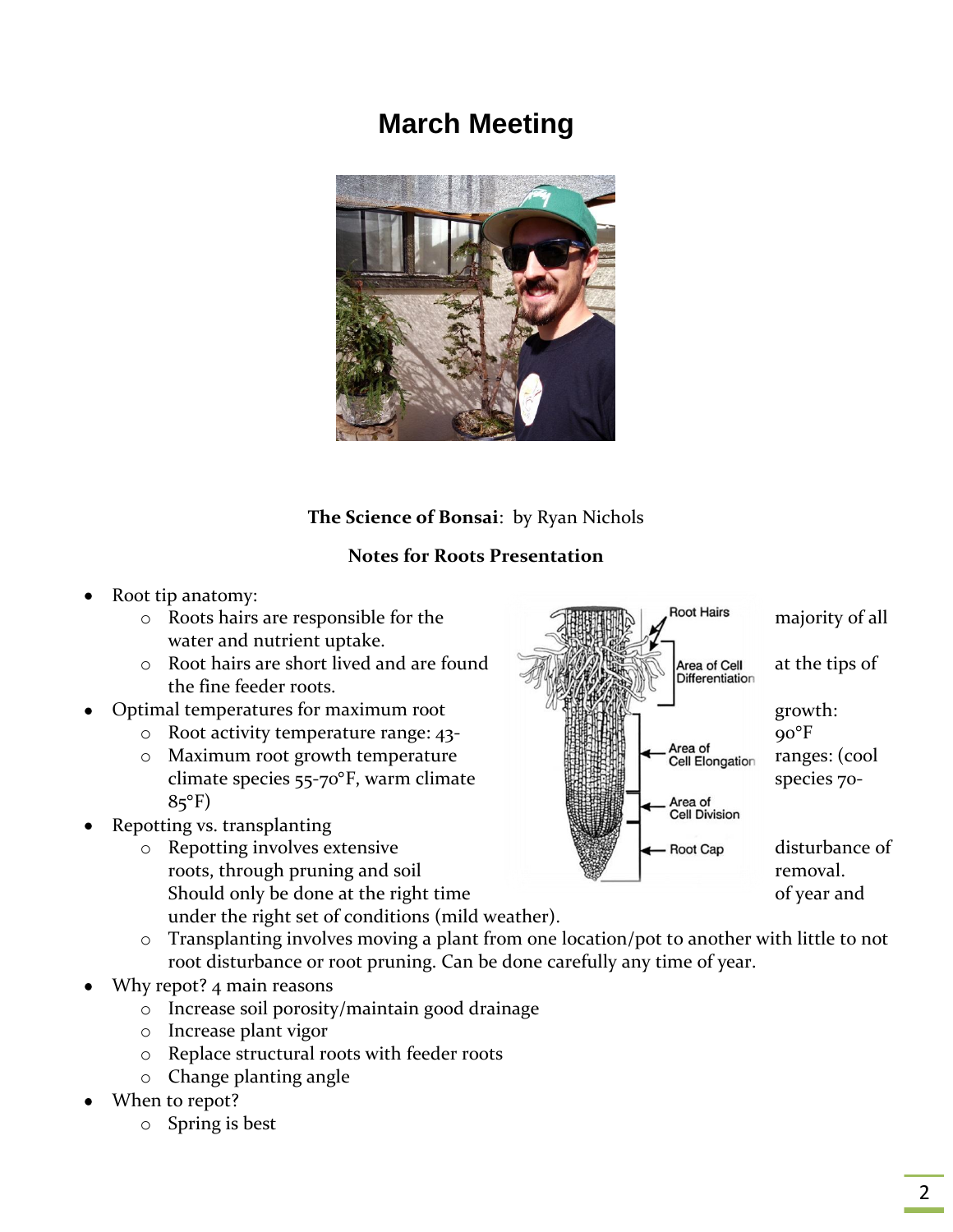- o Exact time varies among species and can even vary among plants
- o Consider the cost benefit of leaves to roots
- o Never repot a dehydrated tree! Soil should be moist rather than dry.
- Aftercare of newly repotted trees  $\bullet$ 
	- o One of the most important and most frequently over looked practices of bonsai is proper aftercare after extensive work such as styling or repotting.
	- o Provide the best practices to maintain humidity around leaves and roots, allowing the roots to regenerate under minimal stress.
- Soil
	- $\circ$  Purposes of soil are to provide structural support, water, and nutrients
	- $\circ$  Ideal soil conditions for optimal plant growth are 25% water, 25% air, 50% mineral or soil particles.
	- $\circ$  Cation exchange capacity= soil nutrient holding capacity. Clay (found in akadama and other product such as calcined clay) had the highest nutrient holding capacity other than organic matter.
- Bonsai Soil
	- o Bonsai soil should provide plants with all their basic soil requirement needs: structural support, water, and nutrient holding capacity.
	- o Capillary action (small spaces hold water tighter than large spaces) works in bonsai soils just as in normal soils.
- Drainage Layer???
	- o Does a course layer of soil at the bottom of a bonsai pot help water to drain more? No. Due to capillary action water will be held in the soil directly above the course so called *drainage layer* until enough water builds up and gravity forces water to move from the finer soil layer through the course soil layer.
	- o So why does the drainage layer seem to yield good results if it doesn't provide more drainage? The answer is found in USGA golf course putting greens! The perched water [table](http://www.turfdiag.com/perched_water_table.htm) (http://www.turfdiag.com/perched\_water\_table.htm)
	- o As bonsai soils are course enough and provide more than adequate drainage, the *drainage layer* allows additional water to be held (perched) in the finer soil layer above, providing a water reservoir for bonsai trees between watering.
	- o The *drainage layer* helps our plants thrive, but needs to be named for what it actually does!

CONGRATULATIONS

BADGE WIDNNER

Soeev, lost Was **mame**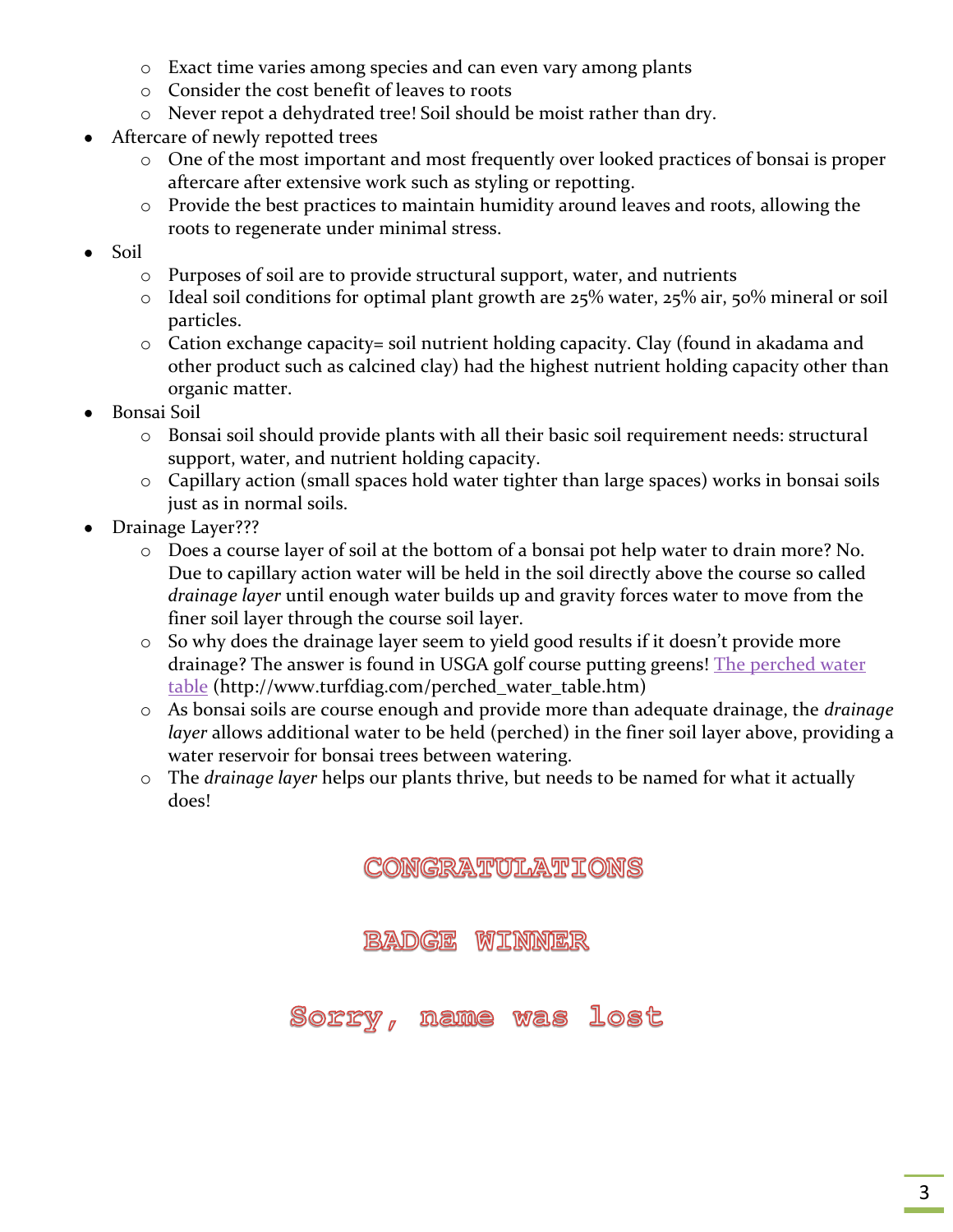# **NEW MEMBERS WELCOME**

## James & Marina Joyce

Say hello to them when you see them

#### **K O F U BO N S AI K AI - BO N S AI I D EAS**

#### **BY MARTY MANN**

#### **AP R I L , 2 0 1 3 ( # 8 0 )**

New candles that have begun to form on older pines can be cut back in April but wait another month before you work on younger trees. Candles generally form twice a year, in April and August. They form in clusters of from 2 to 5. Usually one will dominate. Retain one as leader and another to form the side branch. Always remove the largest candle but don't cut the other candles until needles just begin to open and expand. This timing prevents excessively long internodes between last year's branch tip and the new needle growth. Reduce watering somewhat to slow down the new growth but don't allow the fine rootage to dry. Keep pine needles short and strong.

This is a serious time to seek and destroy plant pests. The prolific aphid has come to life. Chewers, suckers and borers are all back in action. White flies, mealy bugs, spider mites and scale are all out to get us. Use systemic action insecticides, such as Isotex, as well as the reliable Malathion and Seven sprays. Damage cannot always be seen unless you examine the plant carefully. Sucking causes leaves to change color and drop. Read the pesticide labels to see what is best for your problems.

As spring growth develops, special attention should be given to continued good watering habits. We may face watering restrictions and should be selective as to time and method in order not to waste its important benefits. Consider minimizing your automated systems in order to apply water more directly to each tree rather than the bench or area in which it is located. Consider watering early in the morning or late in the day in order to minimize evaporation losses. If plants have just been repotted, hold back on excessive watering since the newly developing rootage cannot dispose of moisture through new and sparse leaf growth. Transpiration is minimal. Older, more established trees need more water since they are usually root bound and are always thirsty. Don't overlook drainage. Water usually kills more trees than any other condition.

Bring most trees out into the open. While new growth requires sunlight and warmth it can become unseasonably warm causing new sprouts to grow actively. Then consider moving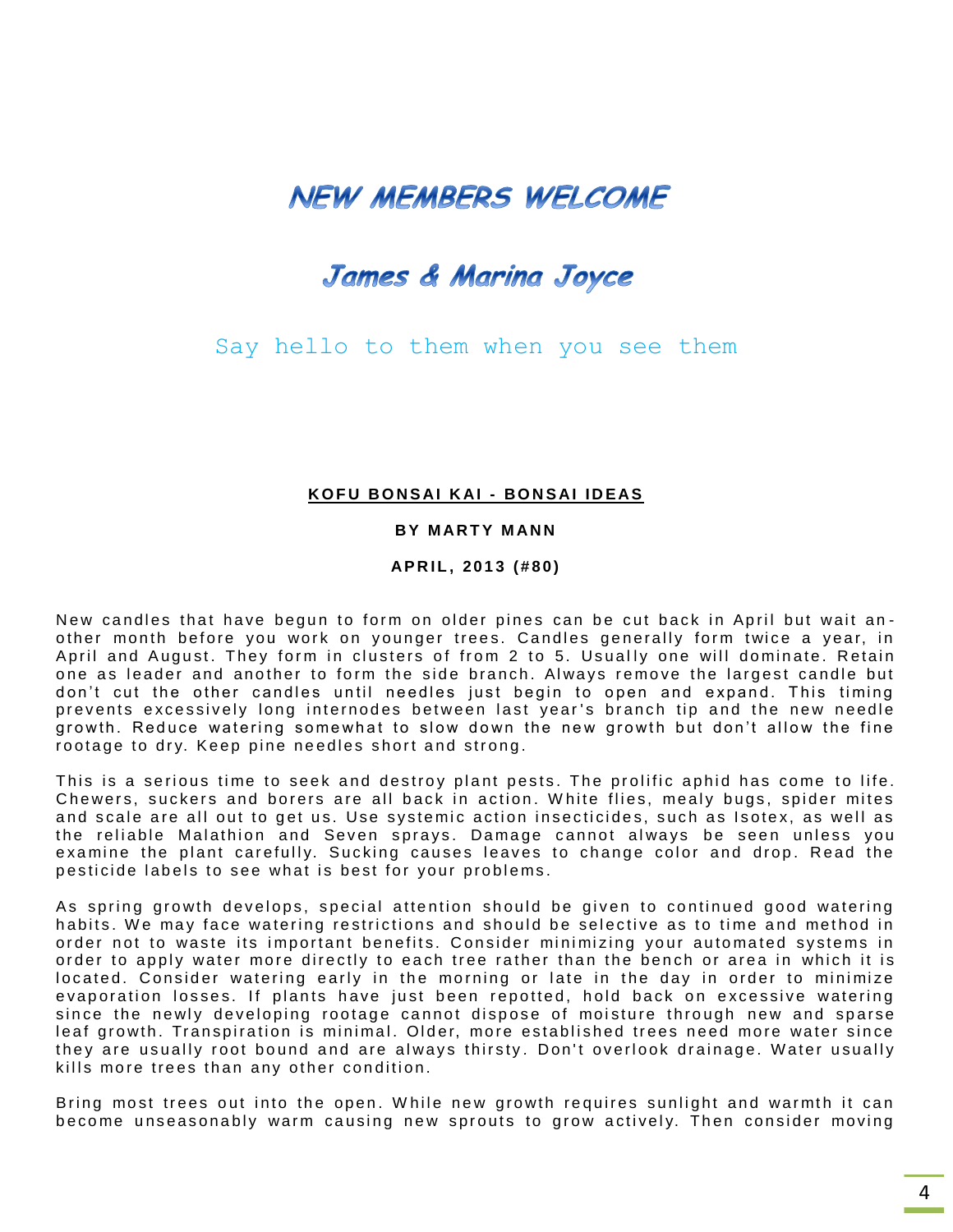deciduous trees back into a partially shaded area until the new growth has hardened. Keep trees well-spaced to allow free air circulation and light penetration.

Potted trees build up salts due to our more alkaline water. An additive of a soil sulfur or gypsum helps offset this condition by allowing more acidity to service the plants. Alkaline soil tends to reduce the color in the leaves of trees. If rain or your use of deionized water causes too much acidity, apply some wood ash or lime to sweeten the soil.

The love of nature is rewarded by the love of bonsai. Enjoy the fresh colors of spring and the new foliage before the heat of summer arrives.

#### **HAIKU POEM:**

We live in a land of awe To see and enjoy What pleasures we are given

#### **B y M a rt y Ma n n**

This article has been extracted from the recently published book called 'Bonsai Ideas'.© By Marty Mann. Material is not to be copied wit1out publisher or author's permission **A p r i l - 2 0 1 2**

# **UP COMING EVENTS**

**South Coast Plaza Spring Garden Show 2013,** this show features 3-floors of gardening, horticulture and anything else in between. If you can make it to the show, you should try. Orange Empire Bonsai Society will be conducting our annual exhibition during the 4 days of the show and on Saturday, 27 Apr 2013 from 6:00pm to 8:00pm Mr. Frank Goya will be conducting a seminar, demonstration on Saikei. California Bonsai will be at the show with trees and supplies. And this year is the first year that The House of Bonsai will be a joining the show. Admission is free.

**Dai Ichi Bonsai Kai**, annual exhibit, "Serenity through Bonsai" on May 4<sup>th</sup> and 5<sup>th</sup>, at Ken Nakaoka Community Centre, 1670 W. 162<sup>nd</sup> st from 10am to 4pm. Novice to master bonsai exhibits, beginner's hands-on workshop at 10:30am Saturday. Contact http:\\daiichibonsaikai.wordpress.com.